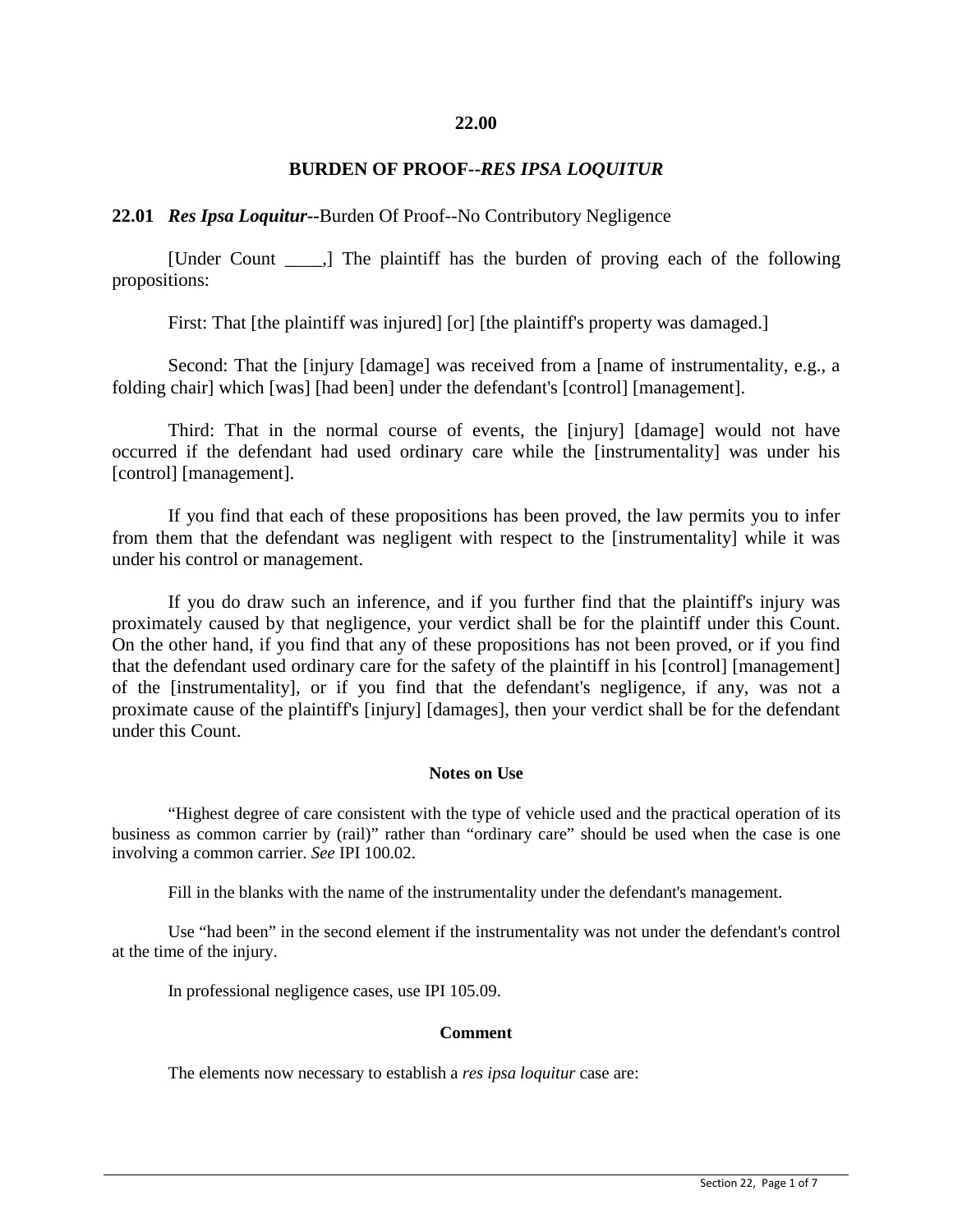1. The result must be caused by an agency or instrumentality which was within the defendant's control or management at the time of the injury or when the negligence, if any, occurred.

2. The result must be one which normally does not occur without negligence in the control or management of the agency or instrumentality.

The former requirement of proving the plaintiff's due care has been eliminated with the adoption of comparative negligence in *Alvis v. Ribar*, 85 Ill.2d 1, 421 N.E.2d 886, 52 Ill.Dec. 23 (1981); *Dyback v. Weber*, 114 Ill.2d 232, 500 N.E.2d 8, 102 Ill.Dec. 386 (1986); *Daniels v. Standard Oil Realty Corp.*, 145 Ill.App.3d 363, 495 N.E.2d 1019, 99 Ill.Dec. 284 (1st Dist.1986); *Mileur v. Briggerman*, 110 Ill.App.3d 721, 442 N.E.2d 1356, 66 Ill.Dec. 443 (5th Dist.1982).

The agency or instrumentality which causes the injury need not be in the control or management of the defendant at the time the injury occurs. It is sufficient if the instrumentality has been in the control of the defendant at a time prior to the injury and there is insufficient evidence of an intervening cause to explain the occurrence since the instrumentality left the defendant's control. *Cobb v. Marshall Field & Co.,* 22 Ill.App.2d 143, 152; 159 N.E.2d 520, 524 (1st Dist.1959).

The element "Second" uses the terms "control" and "management" rather than "exclusive control." The Illinois Supreme Court recognizes that it is not always necessary that the instrumentality have been in the "exclusive" control of the defendant at the relevant time. *Lynch v. Precision Mach. Shop, Ltd*., 93 Ill.2d 266, 443 N.E.2d 569, 66 Ill.Dec. 643 (1982). The standard of control is a flexible one- sufficient control, under the facts of each case, to infer that it was defendant who was responsible for the negligence, if any, that caused the injury. *Douglas v. Board of Education*, 127 Ill.App.3d 79, 468 N.E.2d 473, 82 Ill.Dec. 211 (1st Dist.1984). It is not necessary that the defendant have had actual physical control if the defendant at all relevant times had a duty to maintain or supervise the instrumentality in question. Lynch, *supra*; *Metz v. Central Ill. Elec. & Gas Co.*, 32 Ill.2d 446, 207 N.E.2d 305 (1965).

Whether the maxim, *res ipsa loquitur*, may be applied in a given case is a question of law, but whether the presumption arising when the maxim has been applied has been overcome by proof is a question of fact. *McCleod v. Nel-Co Corp.*, 350 Ill.App. 216, 112 N.E.2d 501 (2d Dist.1953); *Roberts v. Economy Cabs*, 285 Ill.App. 424, 2 N.E.2d 128 (4th Dist.1936).

The presumption of negligence is not a true presumption. It is an instructed inference of fact and is circumstantial evidence to be considered by the jury. It does not vanish when defendant introduces evidence of his due care in managing the injuring instrumentality, but remains in the case. The jury must weigh the circumstantial evidence of the plaintiff against the direct evidence of the defendant. *Cobb v. Marshall Field & Co.*, 22 Ill.App.2d 143, 152; 159 N.E.2d 520, 524 (1st Dist.1959); *Bornstein v. Metropolitan Bottling Co.*, 26 N.J. 263, 270; 139 A.2d 404, 409 (1958); *McCleod v. Nel-Co Corp.*, 350 Ill.App. 216, 112 N.E.2d 501 (2d Dist.1953); *McCormick's Handbook of the Law of Evidence*, §§309, 311 (E. Cleary, ed., 3d ed. 1984). In *Dyback v. Weber*, 114 Ill.2d 232, 500 N.E.2d 8, 102 Ill.Dec. 386 (1986), the Court stated:

A plaintiff need not conclusively prove all the elements of *res ipsa loquitur* in order to invoke the doctrine. He need only present evidence reasonably showing that elements exist that allow an inference that the occurrence is one that ordinarily does not occur without negligence. [Citation.] The inference that there was negligence does not disappear if the defendant simply presents direct evidence to the contrary, but the defendant's evidence will be considered with all of the other evidence in the case.

The application of the doctrine has been extended to medical malpractice and hospital negligence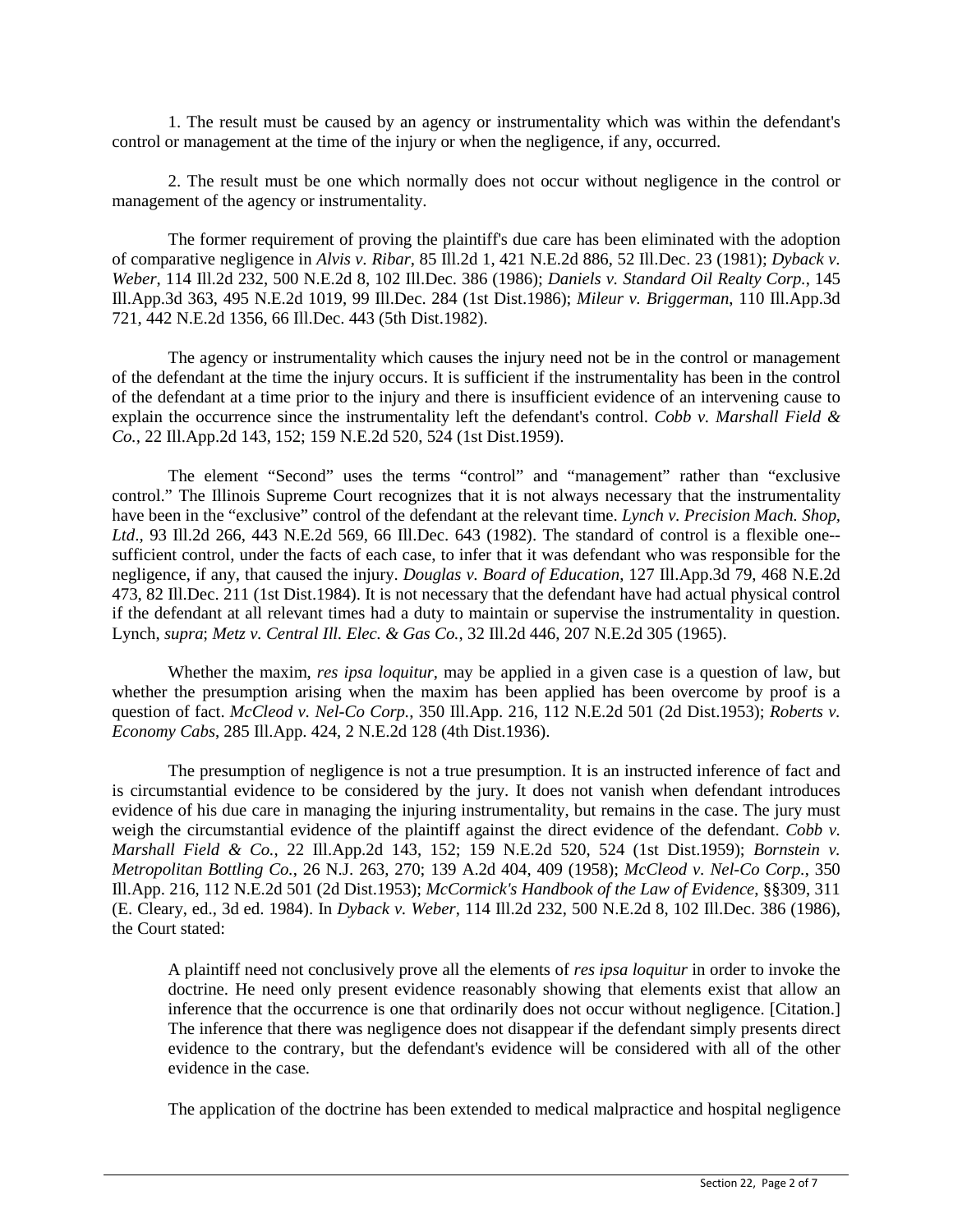cases. *Edgar County Bank & Trust Co. v. Paris Hosp., Inc.*, 57 Ill.2d 298, 312 N.E.2d 259 (1974); *Spidle v. Steward*, 79 Ill.2d 1, 402 N.E.2d 216, 37 Ill.Dec. 326 (1980); *McMillen v. Carlinville Area Hosp.*, 114 Ill.App.3d 732, 450 N.E.2d 5, 70 Ill.Dec. 792 (4th Dist.1983). In such cases, however, a different form of the instruction is proper. *See* IPI 105.09.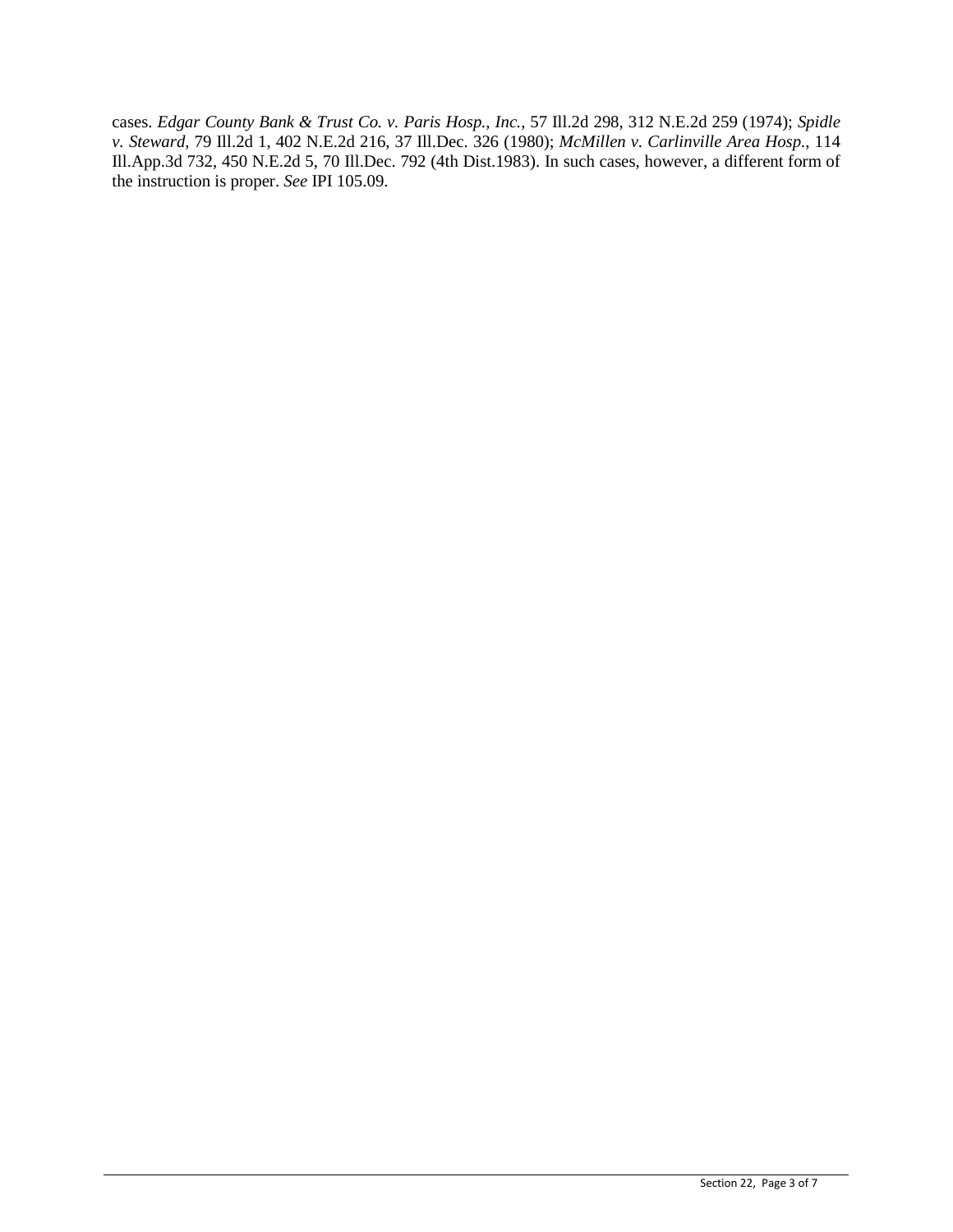**B22.01** *Res Ipsa Loquitur*--Burden Of Proof--Contributory Negligence

[Under Count \_\_\_\_,] The plaintiff has the burden of proving each of the following propositions:

First: That [the plaintiff was injured] [or] [the plaintiff's property was damaged.]

Second: That the [injury] [damage] was received from a [name of instrumentality, e.g., a folding chair] which [was] [had been] under the defendant's [control] [management].

Third: That in the normal course of events, the [injury] [damage] would not have occurred if the defendant had used ordinary care while the [instrumentality] was under his [control] [management].

If you find that each of these propositions has been proved, the law permits you to infer from them that the defendant was negligent with respect to the [instrumentality] while it was under his control or management.

If you do draw such an inference, and if you further find that the plaintiff's injury was proximately caused by that negligence, you must next consider the defendant's claim that the plaintiff was contributorily negligent.

As to that claim, the defendant has the burden of proving each of the following propositions:

A: That the plaintiff acted or failed to act in one of the ways claimed by the defendant as stated to you in these instructions and that in so acting, or failing to act, the plaintiff was negligent;

B: That the plaintiff's negligence was a proximate cause of [his injury] [and] [the damage to his property].

If you find from your consideration of all the evidence that the defendant has not proved both of the propositions required of him, then your verdict shall be for the plaintiff and you shall not reduce the plaintiff's damages.

If you find from your consideration of all the evidence that the defendant has proved both of the propositions required of him, and if you find that the plaintiff's contributory negligence was greater than 50% of the total proximate cause of the injury or damage for which recovery is sought, then your verdict shall be for the defendant.

If you find from your consideration of all the evidence that the defendant has proved both of the propositions required of him, and if you find that the plaintiff's contributory negligence was 50% or less of the total proximate cause of the injury or damage for which recovery is sought, then your verdict shall be for the plaintiff and you shall reduce the plaintiff's damages in the manner stated to you in these instructions.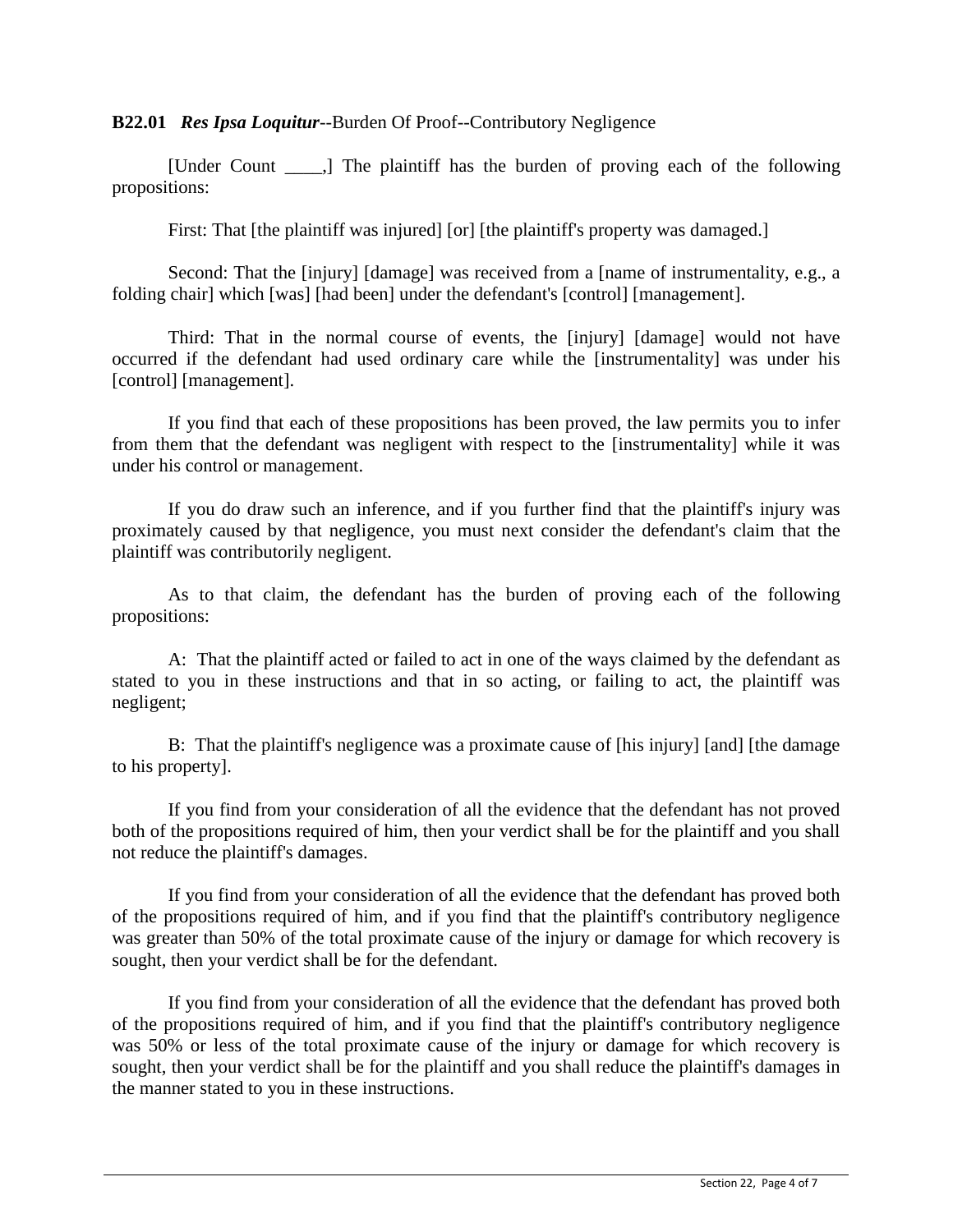On the other hand, if you find that any of the propositions required of the plaintiff has not been proved, or if you find that the defendant used ordinary care for the safety of the plaintiff in his [control] [management] of the [instrumentality], or if you find that the defendant's negligence, if any, was not a proximate cause of the plaintiff's [injury] [damages], then your verdict shall be for the defendant under this Count.

# **Notes on Use**

This instruction has been modified to meet the requirements of P.A. 84-1431 effective for causes of action accruing on and after November 25, 1986. *See* 735 ILCS 5/2-1107.1 (1994). For causes of action accruing prior to November 25, 1986, use IPI 22.01 in lieu of this instruction. IPI 22.01 may be used if there is no issue as to the plaintiff's contributory negligence.

Unlike the old version of IPI 22.01, this instruction is now a complete burden of proof instruction. This instruction must be given with IPI 21.01, which defines the phrase "burden of proof." IPI B21.07 has been combined with this instruction, and therefore B21.07 should *not* be given when this instruction is used.

"Highest degree of care consistent with the type of vehicle used and the practical operation of its business as common carrier by (rail)" rather than "ordinary care" should be used when the case is one involving a common carrier. *See* IPI 100.02.

Fill in the blanks with the name of the instrumentality under the defendant's management.

Use "had been" in the second element if the instrumentality was not under the defendant's control at the time of the injury.

In professional negligence cases, use IPI 105.09.

# **Comment**

The elements now necessary to establish a *res ipsa loquitur* case are:

1. The result must be caused by an agency or instrumentality which was within the control or management of the defendant at the time of the injury or when the negligence, if any, occurred.

2. The result must be one which normally does not occur without negligence in the control or management of the agency or instrumentality.

The former requirement of proving the plaintiff's due care has been eliminated with the adoption of comparative negligence in *Alvis v. Ribar*, 85 Ill.2d 1, 421 N.E.2d 886, 52 Ill.Dec. 23 (1981); *Dyback v. Weber*, 114 Ill.2d 232, 500 N.E.2d 8, 102 Ill.Dec. 386 (1986); *Daniels v. Standard Oil Realty Corp.*, 145 Ill.App.3d 363, 495 N.E.2d 1019, 99 Ill.Dec. 284 (1st Dist.1986); *Mileur v. Briggerman*, 110 Ill.App.3d 721, 442 N.E.2d 1356, 66 Ill.Dec. 443 (5th Dist.1982).

The agency or instrumentality which causes the injury need not be in the control or management of the defendant at the time the injury occurs. It is sufficient if the instrumentality has been in the control of the defendant at a time prior to the injury and there is insufficient evidence of an intervening cause to explain the occurrence since the instrumentality left the defendant's control. *Cobb v. Marshall Field &*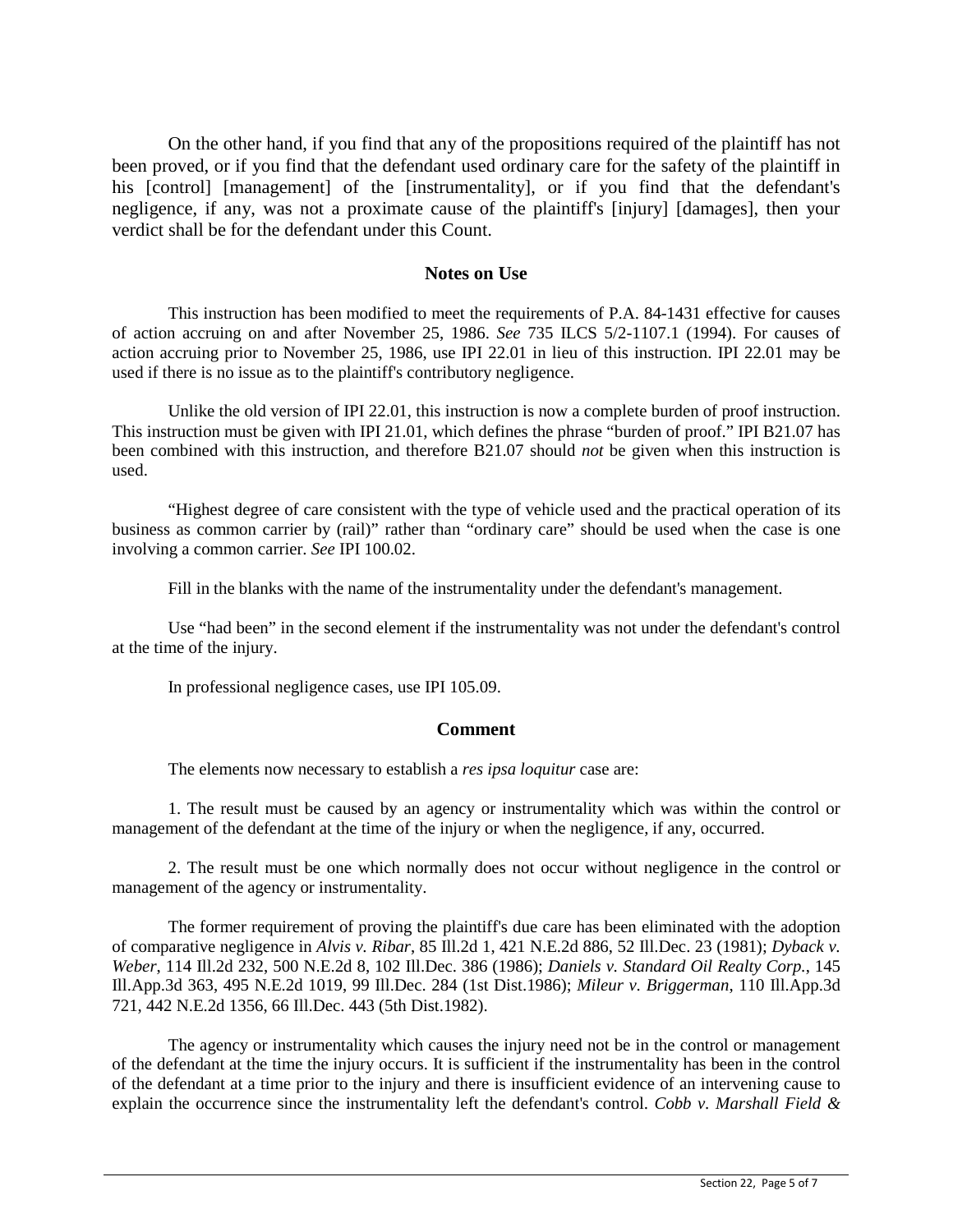*Co.*, 22 Ill.App.2d 143, 152; 159 N.E.2d 520, 524 (1st Dist.1959).

The element "Second" uses the terms "control" and "management" rather than "exclusive control." The Illinois Supreme Court recognizes that it is not always necessary that the instrumentality have been in the "exclusive" control of the defendant at the relevant time. *Lynch v. Precision Machine Shop, Ltd.*, 93 Ill.2d 266, 443 N.E.2d 569, 66 Ill.Dec. 643 (1982). The standard of control is a flexible one--sufficient control, under the facts of each case, to infer that it was defendant who was responsible for the negligence, if any, that caused the injury. *Douglas v. Board of Education*, 127 Ill.App.3d 79, 468 N.E.2d 473, 82 Ill.Dec. 211 (1st Dist.1984). It is not necessary that the defendant have had actual physical control if the defendant at all relevant times had a duty to maintain or supervise the instrumentality in question. Lynch, *supra*; *Metz v. Central Ill. Elec. & Gas Co.*, 32 Ill.2d 446, 207 N.E.2d 305 (1965).

Whether the maxim, *res ipsa loquitur*, may be applied in a given case is a question of law, but whether the presumption arising when the maxim has been applied has been overcome by proof is a question of fact. *McCleod v. Nel-Co Corp.*, 350 Ill.App. 216, 112 N.E.2d 501 (2d Dist.1953); Roberts v. Economy Cabs, 285 Ill.App. 424, 2 N.E.2d 128 (4th Dist.1936).

The presumption of negligence is not a true presumption. It is an instructed inference of fact and is circumstantial evidence to be considered by the jury. It does not vanish when defendant introduces evidence of his due care in managing the injuring instrumentality, but remains in the case. The jury must weigh the circumstantial evidence of the plaintiff against the direct evidence of the defendant. *Cobb v. Marshall Field & Co.*, 22 Ill.App.2d 143, 152; 159 N.E.2d 520, 524 (1st Dist.1959); *Bornstein v. Metropolitan Bottling Co.*, 26 N.J. 263, 269-270; 139 A.2d 404, 409 (1958); *McCleod v. Nel-Co Corp.*, 350 Ill.App. 216, 112 N.E.2d 501 (2d Dist.1953); McCormick, Evidence, §§342, 344 (3d ed. 1984). In *Dyback v. Weber*, 114 Ill.2d 232, 500 N.E.2d 8, 102 Ill.Dec. 386 (1986), the Court stated:

A plaintiff need not conclusively prove all the elements of *res ipsa loquitur* in order to invoke the doctrine. He need only present evidence reasonably showing that elements exist that allow an inference that the occurrence is one that ordinarily does not occur without negligence. [Citation.] The inference that there was negligence does not disappear if the defendant simply presents direct evidence to the contrary, but the defendant's evidence will be considered with all of the other evidence in the case.

The application of the doctrine has been extended to medical malpractice and hospital negligence cases. *Edgar County Bank & Trust Co. v. Paris Hosp., Inc.*, 57 Ill.2d 298, 312 N.E.2d 259 (1974); *Spidle v. Steward*, 79 Ill.2d 1, 402 N.E.2d 216, 37 Ill.Dec. 326 (1980); *McMillen v. Carlinville Area Hosp.*, 114 Ill.App.3d 732, 450 N.E.2d 5, 70 Ill.Dec. 792 (4th Dist.1983). In such cases, however, a different form of the instruction is proper. *See* IPI 105.09.